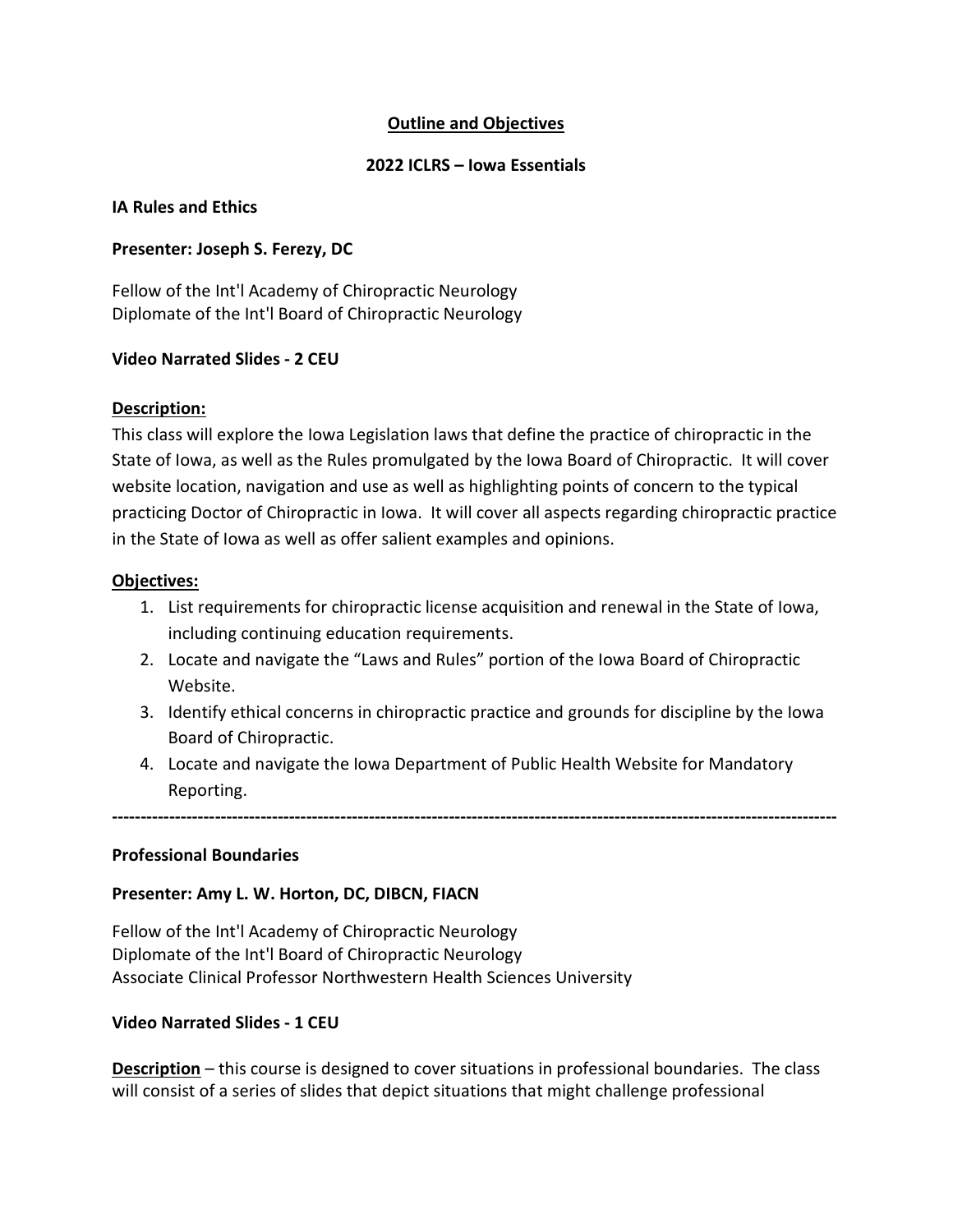boundaries and cover different common doctor-patient scenarios. A discussion of options for handling various types of professional boundaries will be discussed.

# Objectives:

- 1. Define and articulate boundaries in terms of a proper doctor-patient relationship.
- 2. Determine circumstances where boundaries may be more fluid vs non-negotiable.
- 3. Explore and navigate various doctor-patient boundaries situations in a professional manner.

-------------------------------------------------------------------------------------------------------------------------------

# Recognition of Child and dependent adult Abuse.

# Presenter: Joseph S. Ferezy, DC

Fellow of the Int'l Academy of Chiropractic Neurology Diplomate of the Int'l Board of Chiropractic Neurology

### Video Narrated Slides - 1 CEU

### Description – NOTE: THIS CLASS DOES NOT FULFILL OR APPLY TOWARD IOWA MANDATORY

REPORTER REQUIREMENTS. View video excerpts of experts in the field as Dr. Ferezy discusses salient points and specific state reporting requirements and procedures regarding the recognition of child abuse. This class covers physical and radiographic evidence of injury to children, social and psychological aspects of child abuse, and a discussion of hypothetical and real situations regarding child abuse. Also discussed are legal implications for abusers, and for mandatory reporters. This class is a concise, yet broad based discussion of the horrors of child abuse and your role, as a Doctor of Chiropractic in these cases.

### Objectives:

- 1. Recognize physical signs of child abuse.
- 2. Identify behaviors associated with abused children as well as their abuser(s), enablers and other victims.
- 3. Recite basic methods to recognize child and dependent abuse;
- 4. Understand and implement abuse reporting criteria relevant to the state that you practice chiropractic.

# -------------------------------------------------------------------------------------------------------------------------------

# Cervical Adjustment and Stroke

### Presenter: Joseph S. Ferezy, DC

Fellow of the Int'l Academy of Chiropractic Neurology Diplomate of the Int'l Board of Chiropractic Neurology